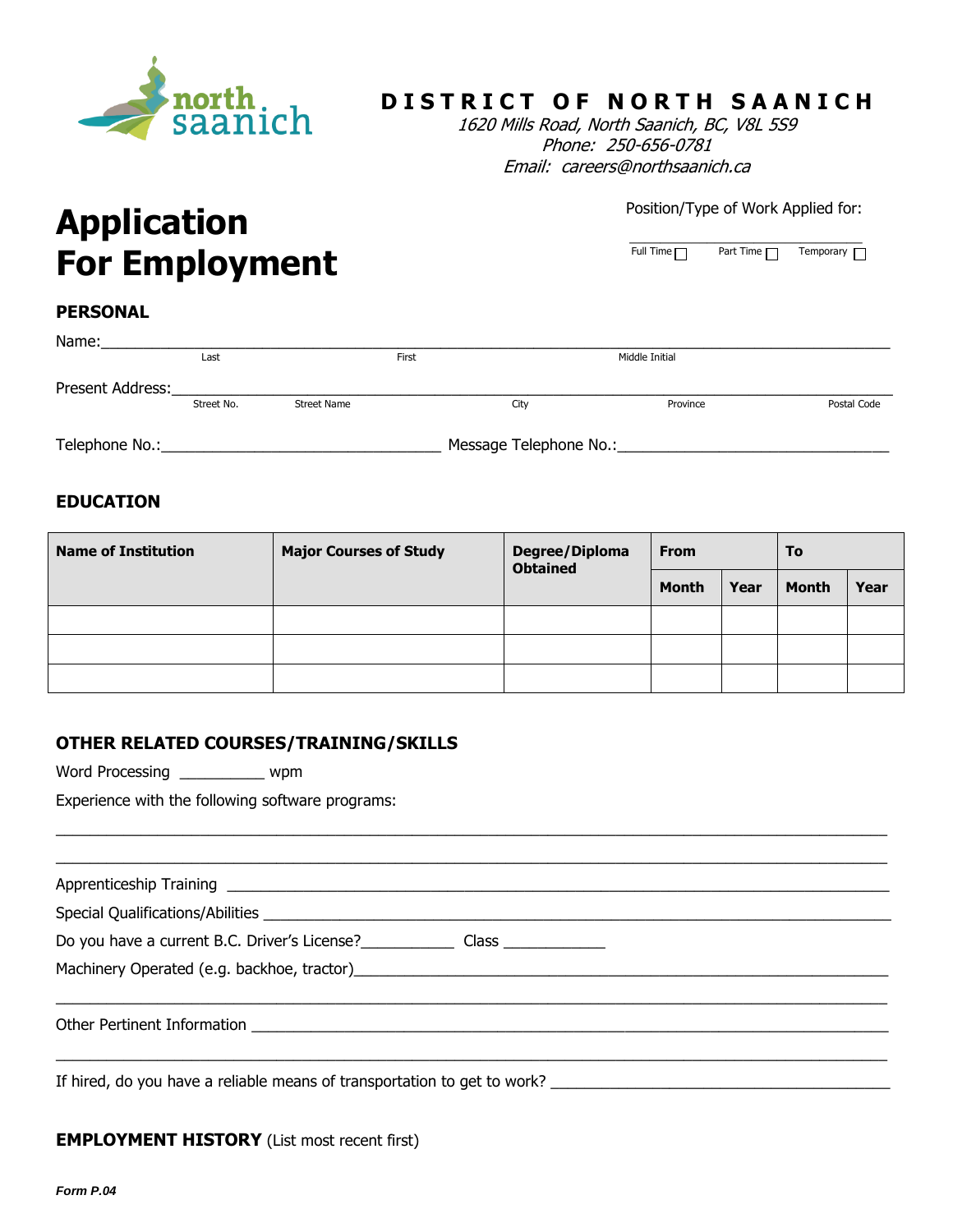| <b>Dates</b>       |                           | <b>Employer's Name and Address</b> | <b>Job Title</b> | <b>Supervisor's Name and Title</b> |
|--------------------|---------------------------|------------------------------------|------------------|------------------------------------|
| <b>From</b>        | <b>To</b>                 |                                    |                  |                                    |
|                    |                           |                                    |                  |                                    |
|                    |                           |                                    |                  |                                    |
| <b>Main Duties</b> |                           |                                    |                  |                                    |
|                    | <b>Reason for Leaving</b> |                                    |                  |                                    |

| <b>Dates</b>       |                           | <b>Employer's Name and Address</b> | <b>Job Title</b> | <b>Supervisor's Name and Title</b> |
|--------------------|---------------------------|------------------------------------|------------------|------------------------------------|
| <b>From</b>        | <b>To</b>                 |                                    |                  |                                    |
|                    |                           |                                    |                  |                                    |
|                    |                           |                                    |                  |                                    |
| <b>Main Duties</b> |                           |                                    |                  |                                    |
|                    | <b>Reason for Leaving</b> |                                    |                  |                                    |

| <b>Dates</b>              |    | <b>Employer's Name and Address</b> | <b>Job Title</b> | <b>Supervisor's Name and Title</b> |
|---------------------------|----|------------------------------------|------------------|------------------------------------|
| <b>From</b>               | To |                                    |                  |                                    |
|                           |    |                                    |                  |                                    |
|                           |    |                                    |                  |                                    |
| <b>Main Duties</b>        |    |                                    |                  |                                    |
| <b>Reason for Leaving</b> |    |                                    |                  |                                    |

| <b>Dates</b>       |                           | <b>Employer's Name and Address</b> | <b>Job Title</b> | <b>Supervisor's Name and Title</b> |
|--------------------|---------------------------|------------------------------------|------------------|------------------------------------|
| <b>From</b>        | To                        |                                    |                  |                                    |
|                    |                           |                                    |                  |                                    |
|                    |                           |                                    |                  |                                    |
| <b>Main Duties</b> |                           |                                    |                  |                                    |
|                    | <b>Reason for Leaving</b> |                                    |                  |                                    |

| <b>Supervisor's Name and Title</b><br><b>Employer's Name and Address</b><br><b>Job Title</b><br><b>Dates</b> |
|--------------------------------------------------------------------------------------------------------------|
|--------------------------------------------------------------------------------------------------------------|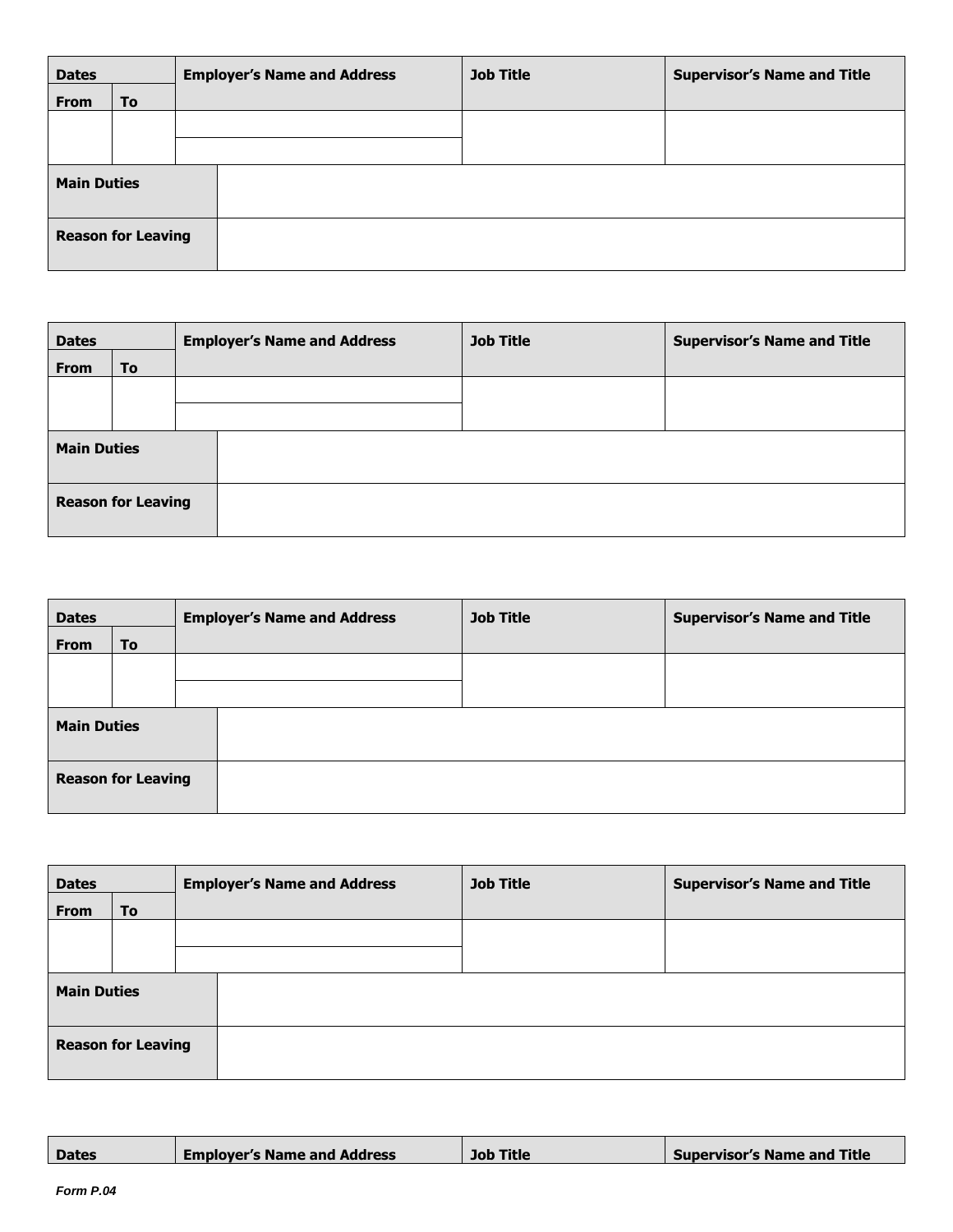| <b>From</b>               | To |  |  |  |  |
|---------------------------|----|--|--|--|--|
|                           |    |  |  |  |  |
|                           |    |  |  |  |  |
| <b>Main Duties</b>        |    |  |  |  |  |
| <b>Reason for Leaving</b> |    |  |  |  |  |

| <b>Dates</b>       |                           | <b>Employer's Name and Address</b> | <b>Job Title</b> | <b>Supervisor's Name and Title</b> |
|--------------------|---------------------------|------------------------------------|------------------|------------------------------------|
| From               | <b>To</b>                 |                                    |                  |                                    |
|                    |                           |                                    |                  |                                    |
|                    |                           |                                    |                  |                                    |
| <b>Main Duties</b> |                           |                                    |                  |                                    |
|                    | <b>Reason for Leaving</b> |                                    |                  |                                    |

| May previous employers be contacted? |  |
|--------------------------------------|--|
| May present employers be contacted?  |  |

#### **REFERENCES**

Give the names, addresses and occupations of three references who can supply information pertinent to your job performance.

| <b>Name</b> | <b>Occupation</b> | <b>Address</b> | <b>Phone No.</b> |
|-------------|-------------------|----------------|------------------|
|             |                   |                |                  |
|             |                   |                |                  |
|             |                   |                |                  |

### **APPLICANT'S CERTIFICATION AND AGREEMENT**

I understand and agree that if employed, any omission or false statement in this application will be sufficient cause for dismissal.